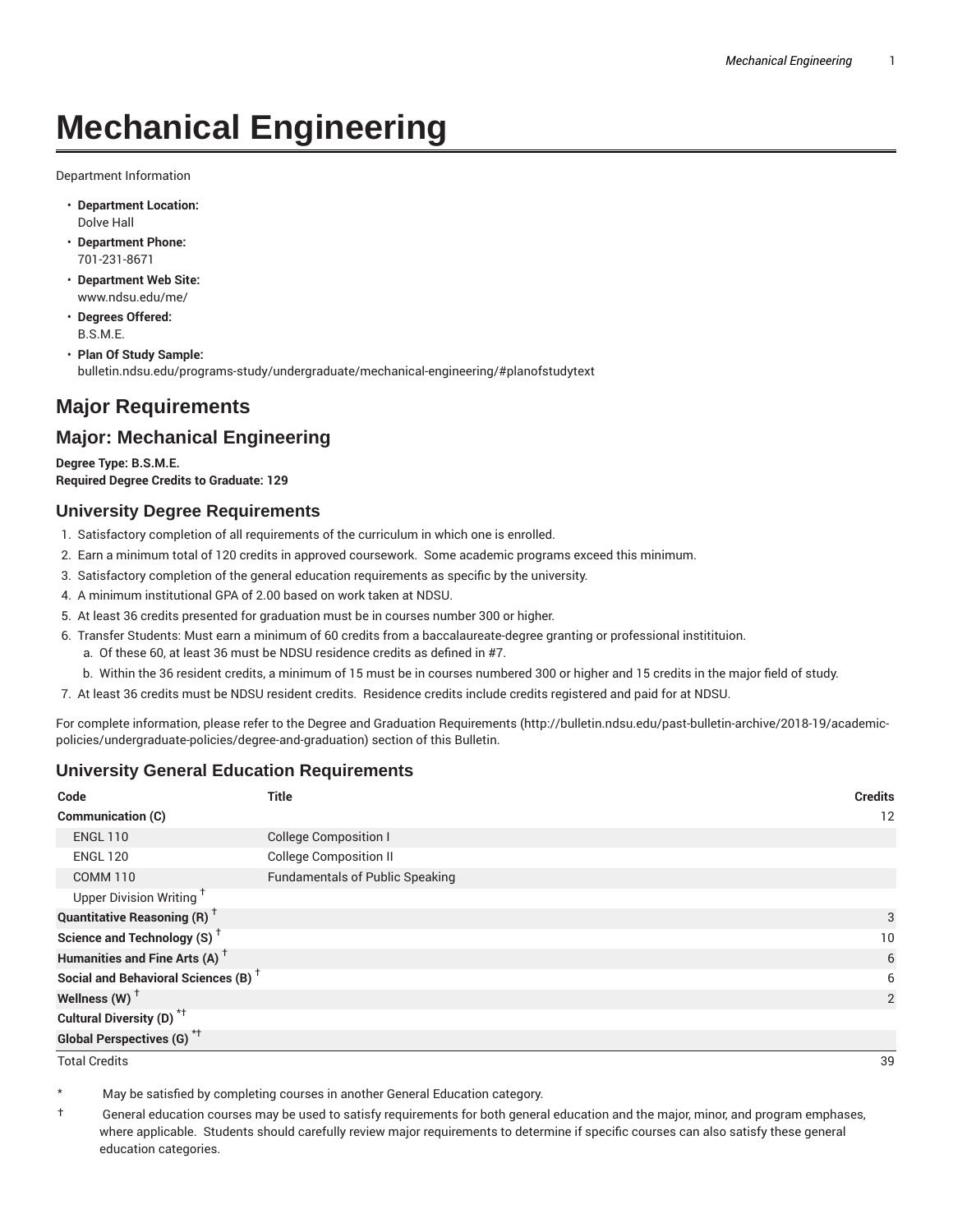• A list of university approved general education courses and administrative policies are available here (http://bulletin.ndsu.edu/past-bulletinarchive/2018-19/academic-policies/undergraduate-policies/general-education/#genedcoursestext).

| Code                                                             | Title                                                                           | <b>Credits</b> |  |  |
|------------------------------------------------------------------|---------------------------------------------------------------------------------|----------------|--|--|
| <b>Mechanical Engineering Requirements:</b>                      |                                                                                 |                |  |  |
| <b>ME 212</b>                                                    | Fundamentals of Visual Communication for Engineers                              | 3              |  |  |
| ME 213                                                           | Modeling of Engineering Systems                                                 | 3              |  |  |
| <b>ME 221</b>                                                    | <b>Engineering Mechanics I</b>                                                  | 3              |  |  |
| <b>ME 222</b>                                                    | <b>Engineering Mechanics II</b>                                                 | 3              |  |  |
| <b>ME 223</b>                                                    | <b>Mechanics of Materials</b>                                                   | 3              |  |  |
| ME 331                                                           | Materials Science and Engineering                                               | 4              |  |  |
| <b>ME 351</b>                                                    | Thermodynamics I                                                                | 3              |  |  |
| ME 352                                                           | <b>Fluid Dynamics</b>                                                           | 3              |  |  |
| ME 361                                                           | Introduction to Mechanical Engineering Profession                               | $\mathbf{1}$   |  |  |
| <b>ME412</b>                                                     | <b>Engineering Measurements</b>                                                 | 3              |  |  |
| <b>ME421</b>                                                     | Theory of Vibrations                                                            | 3              |  |  |
| <b>ME 442</b>                                                    | Machine Design I                                                                | 3              |  |  |
| <b>ME 443</b>                                                    | Machine Design II                                                               | 3              |  |  |
| ME 454                                                           | <b>Heat and Mass Transfer</b>                                                   | 3              |  |  |
| <b>ME457</b>                                                     | Thermal Systems Laboratory                                                      | 3              |  |  |
| ME 461                                                           | Design Project I                                                                | 3              |  |  |
| <b>ME462</b>                                                     | Design Project II                                                               | 3              |  |  |
| <b>MATH 129</b>                                                  | Basic Linear Algebra                                                            | 3              |  |  |
| <b>MATH 165</b>                                                  | Calculus I (May satisfy general education category R)                           | 4              |  |  |
| <b>MATH 166</b>                                                  | Calculus II                                                                     | 4              |  |  |
| <b>MATH 259</b>                                                  | <b>Multivariate Calculus</b>                                                    | 3              |  |  |
| <b>MATH 266</b>                                                  | Introduction to Differential Equations                                          | 3              |  |  |
| <b>CHEM 121</b>                                                  | General Chemistry I (May satisfy general education category S)                  | 3              |  |  |
| <b>CHEM 122</b>                                                  | General Chemistry II (May satisfy general education category S)                 | 3              |  |  |
| <b>ECE 301</b>                                                   | <b>Electrical Engineering I</b>                                                 | 3              |  |  |
| <b>ECE 303</b>                                                   | <b>Electrical Engineering II</b>                                                | 3              |  |  |
| <b>ECE 306</b>                                                   | <b>Electrical Engineering Lab I</b>                                             | 1              |  |  |
| <b>ENGL 321</b>                                                  | Writing in the Technical Professions (May satisfy general education category C) | 3              |  |  |
| <b>ENGR 402</b>                                                  | Engineering Ethics and Social Responsibility                                    | $\mathbf{1}$   |  |  |
| <b>IME 330</b>                                                   | <b>Manufacturing Processes</b>                                                  | 3              |  |  |
| <b>PHYS 252</b>                                                  | <b>University Physics II</b>                                                    | 5              |  |  |
| & 252L                                                           | and University Physics II Laboratory (May satisfy general education category S) |                |  |  |
| 15<br>Technical Electives: Select 15 credits from the following: |                                                                                 |                |  |  |
| ME 332                                                           | <b>Engineering Materials II</b>                                                 |                |  |  |
| ME 353                                                           | Thermodynamics II                                                               |                |  |  |
| ME 433                                                           | Composite Materials Science and Engineering                                     |                |  |  |
| ME 435                                                           | Plastics and Injection Molding Manufacturing                                    |                |  |  |
| ME 437                                                           | <b>Engineering Ceramics</b>                                                     |                |  |  |
| ME 468                                                           | Introduction to Biomechanics                                                    |                |  |  |
| <b>ME470</b>                                                     | Renewable Energy Technology                                                     |                |  |  |
| ME 471                                                           | <b>Experimental Stress Analysis</b>                                             |                |  |  |
| <b>ME 472</b>                                                    | Fatigue and Fracture of Metals                                                  |                |  |  |
| ME 473                                                           | <b>Engineering with Polymeric Materials</b>                                     |                |  |  |
| <b>ME474</b>                                                     | <b>Mechanics of Composite Materials</b>                                         |                |  |  |
| <b>ME 475</b>                                                    | <b>Automatic Controls</b>                                                       |                |  |  |
| ME 476                                                           | Mechatronics                                                                    |                |  |  |
| <b>ME 477</b>                                                    | ME Finite Element Analysis                                                      |                |  |  |
| <b>ME480</b>                                                     | <b>Biofluid Mechanics</b>                                                       |                |  |  |